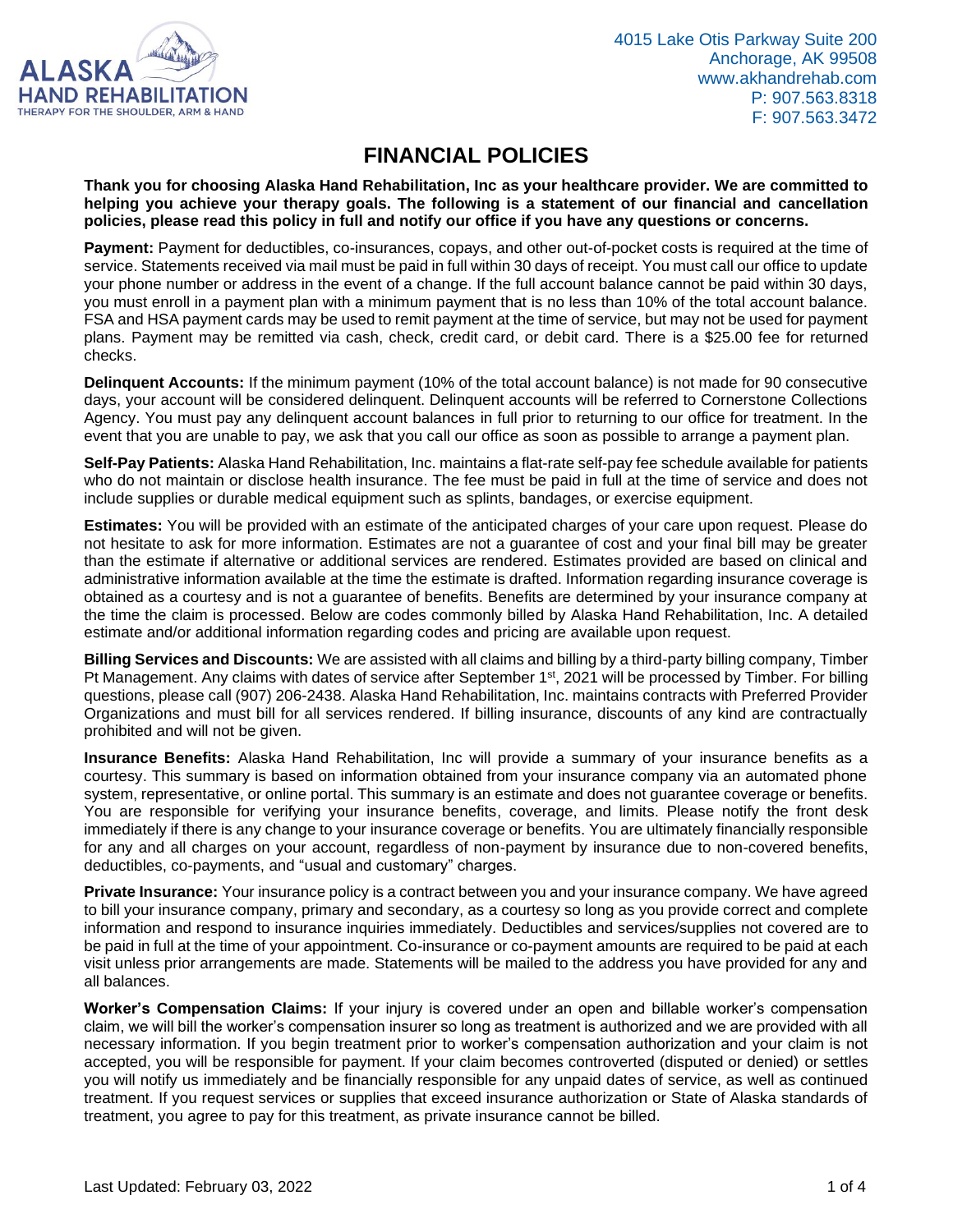

**Medicare and Medicaid:** We accept assignment of benefits. Please be aware that some of the services provided may not be covered and may not be considered reasonable and necessary under the Medicare and Medicaid Programs. You will be given the option to pay for non-reimbursable services out of pocket or to request that your therapist exclude these services from your treatment. If you choose to proceed with non-reimbursable services, payment is due at the time of service. For patients with Medicare, you may be responsible for a deductible or coinsurance amount, in which case a statement will be mailed to you.

**TriCare or VA Coverage:** We are proud to serve service members and their families. TriCare and the VA require authorization before services can be rendered. Services rendered without authorization will not be covered by TriCare or VA insurance.

**Supplies and Equipment:** Some supplies and equipment recommended during therapy, such as kinesiology tape and exercise equipment, are not routinely covered by insurance. In order to keep costs low and maintain accessibility for all patients, we do not bill these items and payment is due at the time the item is provided. Patients covered under a worker's compensation claims must pay at the time of service and seek reimbursement.

**Scent Free Policy:** Out of consideration for those with allergies, sensitivities, or asthma, our office is scent free. Please refrain from wearing perfume, cologne, or other highly scented products to your appointments.

**Cancellations:** Should you need to cancel or rescheduled an appointment you are required to call out office at (907) 563-8318 no later than 3:00pm the business day prior to your appointment. Failure to cancel or reschedule by 3:00pm the business day before the appointment will result in a \$50.00 no show fee, which may not be billed to insurance and is due prior to the next scheduled appointment. Patients who no show or late cancel repeatedly will be removed from the active schedule and restricted to scheduling same day appointments only. If you have extenuating circumstances, please call our office as soon as possible.

Late Arrival: In order to provide the best care possible, it is important that patients arrive on time to each appointment. Established patients who arrive more than 15 minutes after their scheduled appointment time will be rescheduled. New Patients who arrive more than 10 minutes late after their scheduled appointment time may be rescheduled.

**Scheduling:** Patients are encouraged to schedule as far in advance as possible, up to the duration of their treatment plan. We can best accommodate scheduling preferences when appointments are booked several weeks in advance. Last minute scheduling is based on availability and cannot be guaranteed. Patients may request to be placed on a waitlist if the time or day they prefer is unavailable at the time of scheduling. Waitlisted patients will be called as soon as a cancellation occurs. Appointments are offered on a first come, first serve basis.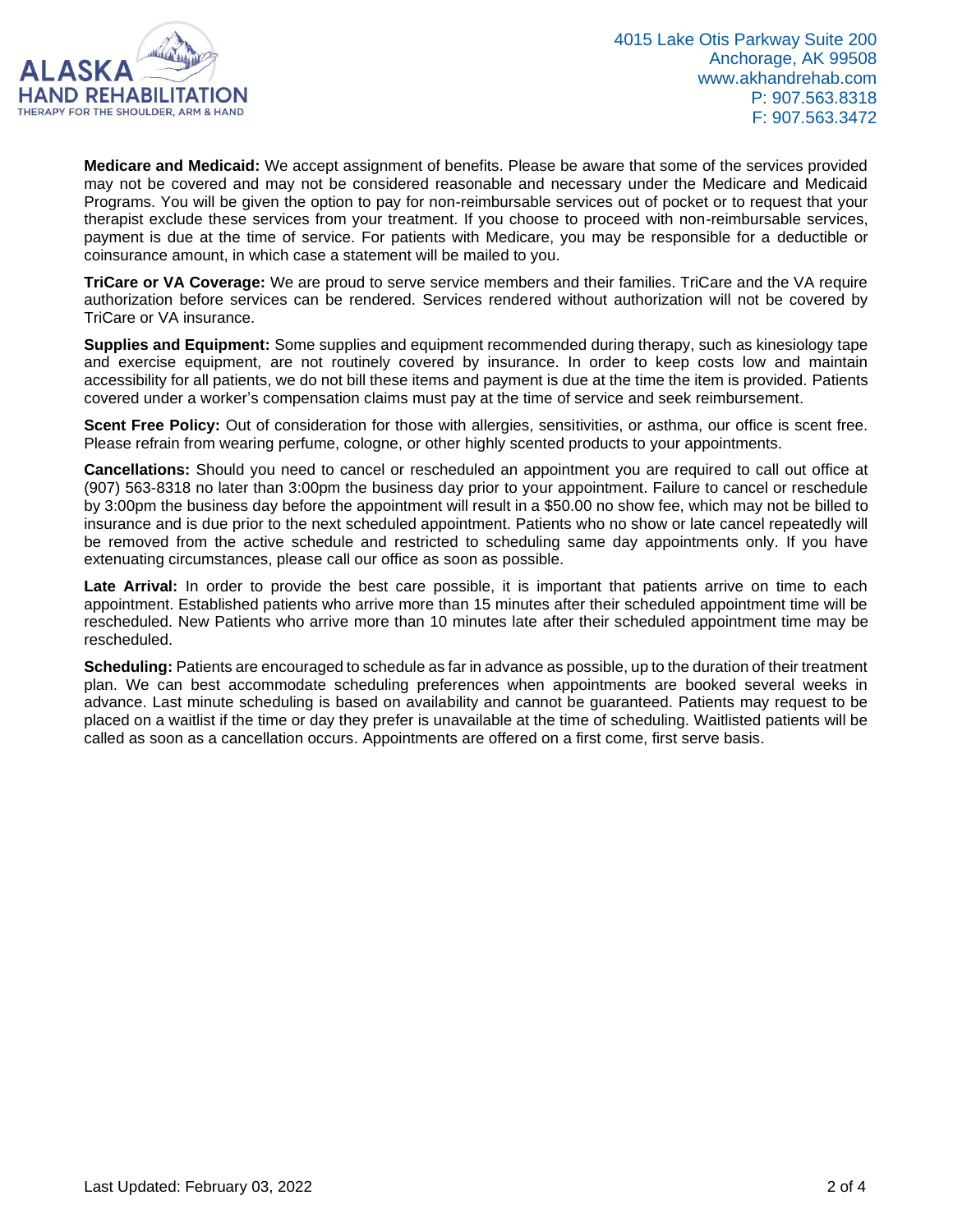

# **HIPAA OMNIBUS NOTICE OF PRIVACY PRACTICES**

This notice describes how medical information about you may be used and disclosed and how you can access this information. This notice of privacy practices is not an authorization. This notice of privacy practices describes how we, our business associates and their subcontractors, may use and disclose your protected health information (PHI) to carry out treatment, payment or health care operations (TPO) and for other purposes that are permitted or required by law. It also describes your rights to access and control your protected health information. Protected health information (PHI) is information about you, including demographic information that may identify you and that relates to your past, present, or future physical or mental health condition and related health care services.

#### **Uses and Disclosures of Protected Health Information**

Your protected health information may be used and disclosed by your physician, our office staff and others outside of our office that are involved in your care and treatment for the purpose of providing health care services to you, to pay your healthcare bills, to support the operation of the physician's practice, and any other use required by law.

- **Treatment:** We will use and disclose your protected health information to provide, coordinate, or manage your health care and any related services. This includes the coordination or management of your health care with a third party. For example, your protected health information may be provided to a physician to whom, or by whom you have been referred, DME vendors, surgery centers/hospitals, referring physicians, family practitioner, home health providers, laboratories, workers compensation adjusters and nurse case managers, etc. to ensure that the healthcare provider has the necessary information to diagnose or treat you.
- **Payment:** Your protected health information will be used, as needed, to obtain payment for your health care services. For example, obtaining pre-approval for occupational or physical therapy visits may require that your relevant protected health information be disclosed to the health plan to obtain approval for the procedure.
- **Healthcare Operations:** We may use or disclose, as needed, your protected health information in order to support the business activities of your therapists' practice. These activities include, but are not limited to, quality assessment, employee review, training of occupational therapy students, licensing, and conducting or arranging for other business activities. For example, we may disclose your protected health information to occupational therapy students that see patients at our office. We may call you by name in the waiting room when your therapist is ready to see you. We may use or disclose your protected health information, as necessary, to contact you to remind you of your appointment, and inform you about treatment alternatives or other health-related benefits and services that may be of interest to you. We may use or disclose your protected health information in the following situations without your authorization. These situations include: as required by law, public health issues as required by law, communicable diseases, health oversight, abuse or neglect, food and drug administration requirements, legal proceedings, law enforcement, coroners, funeral directors, organ donation, research, criminal activity, military activity and national security, workers' compensation, inmates and other required uses and disclosures. Under the law, we must make disclosures to you upon your request. Under the law, we must also disclose your protected health information when required by the Secretary of the Department of Health and Human Services to investigate or determine our compliance with the requirements under Section 164.500.

### **Uses and Disclosures that Require Your Authorization**

Other permitted and required uses and disclosures will be made only with your consent, authorization or opportunity to object unless required by law. Without your authorization, we are expressly prohibited to use or disclose your protected health information for marketing purposes. We may not sell your protected health information without your authorization. We may not use or disclose most psychotherapy notes contained in your protected health information. We will not use or disclose any of your protected health information that contains genetic information that will be used for underwriting purposes. You may revoke the authorization, at any time, in writing, except to the extent that your physician or the physician's practice has taken an action in reliance on the use or disclosure indicated in the authorization.